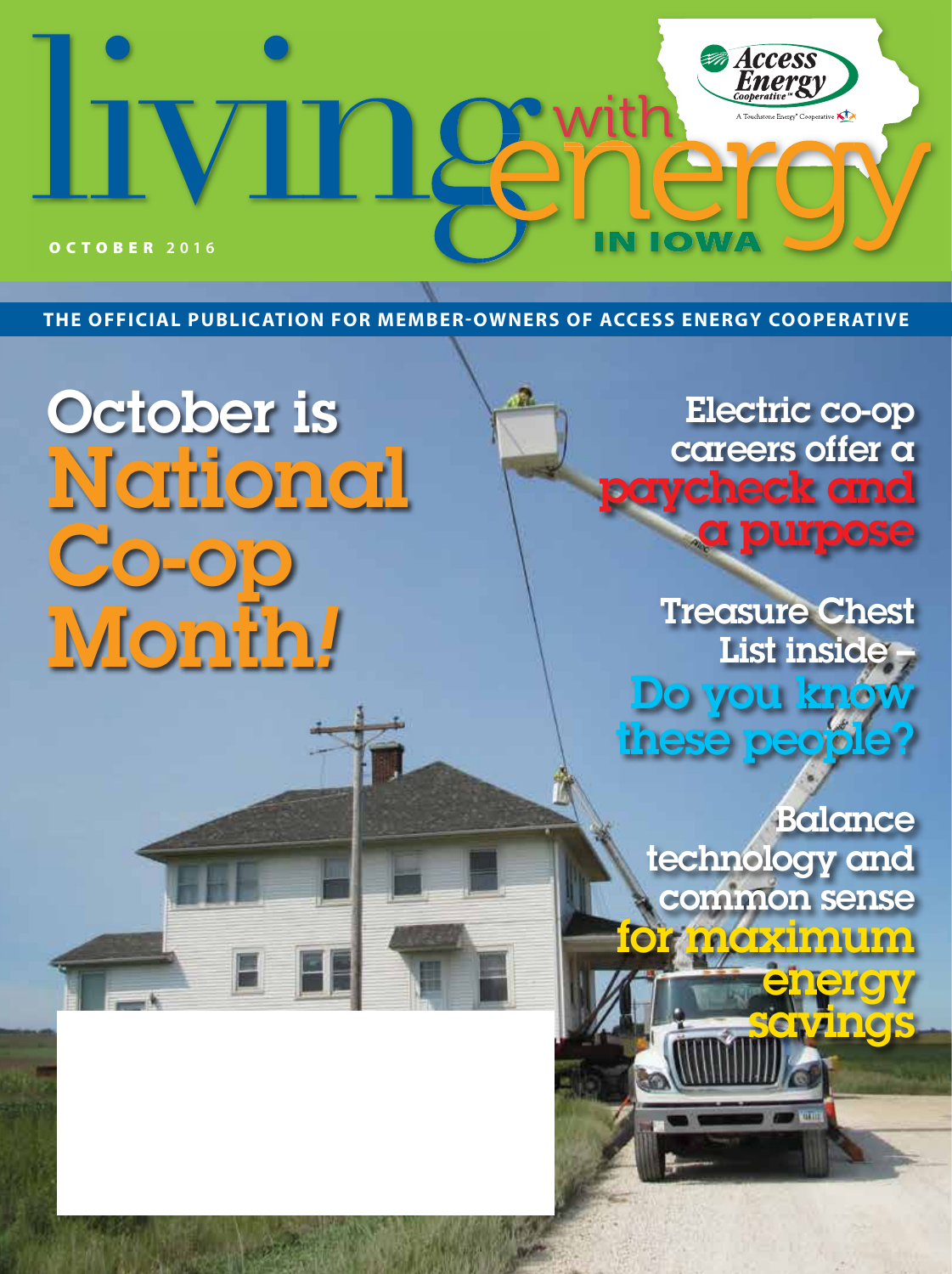

An average household dedicates about 5 percent of its energy budget to lighting. Switching to energy-efficient lighting is one of the fastest ways to cut your energy bills. By replacing your home's five most frequently used light fixtures or bulbs with models that have earned the ENERGY STAR® rating, you can save \$75 each year.

Source: energy.gov

### Office Closing

The Access Energy Cooperative office will be closed Nov. 24-25 for Thanksgiving.



*Access Energy Cooperative is dedicated to exceeding members' expectations for safe, reliable and*  ictix *efficient service, while being a good citizen in our communities.*

**Office:** Access Energy Cooperative 1800 W. Washington St., P.O. Box 440 Mount Pleasant, Iowa 52641 **Phone:** 319-385-1577 or 866-242-4232 **Fax:** 319-385-6873 **Call Before You Dig (Iowa One Call):** 800-292-8989 **Website:** www.accessenergycoop.com **Facebook:** facebook.com/AccessEnergyCoop **Twitter:** twitter.com/AccessEnergyC **E-mail:** contactus@accessenergycoop.com **Office Hours:** Monday-Thursday, 7 a.m.-4:30 p.m. Friday, 7 a.m.-3:30 p.m. Closed Saturday, Sunday and holidays **After Hours and Report Outages:** 319-385-1580 or 800-452-7819

Payments can be placed in dropbox under flag pole. Visa and MasterCard accepted.

| <b>General Manager/CEO:</b> Kevin Wheeler<br><b>Editor:</b> Kimberly Davis<br><b>Assistant Editor:</b> Cherity Wibben<br><b>Officers and Directors:</b> |            |           |                          |            |                |
|---------------------------------------------------------------------------------------------------------------------------------------------------------|------------|-----------|--------------------------|------------|----------------|
|                                                                                                                                                         |            |           | Jerry Barker             | District 2 | President      |
|                                                                                                                                                         |            |           | <b>Fred Hickenbottom</b> | District 1 | Vice President |
|                                                                                                                                                         |            |           | David Hollingsworth      | District 1 | Secretary      |
| Marvin Newton                                                                                                                                           | District 3 | Treasurer |                          |            |                |
| Joseph Heckethorn                                                                                                                                       | District 1 | Director  |                          |            |                |
| Larry White                                                                                                                                             | District 2 | Director  |                          |            |                |
| Robert Smith                                                                                                                                            | District 2 | Director  |                          |            |                |
| Marvin Holtkamp                                                                                                                                         | District 3 | Director  |                          |            |                |
| Victor Pierrot                                                                                                                                          | District 3 | Director  |                          |            |                |
| This institution is an equal opportunity provider.                                                                                                      |            |           |                          |            |                |

Local Perspective

# Here's why we celebrate cooperatives

#### **BY KEVIN WHEELER**

Every October, cooperatives from all sectors of the country celebrate National Cooperative Month. The

purpose of this annual celebration is to recognize the cooperative difference and remind you, the members of the co-op, about Access Energy Cooperative's purpose.

I must admit that occasionally, I too have been somewhat cynical of the

many different "days" and "months" that are celebrated, but National Cooperative Month isn't one of them. This month, we take the opportunity to inform others about our unique business model, which is based on Seven Cooperative Principles:

- Voluntary and Open Membership
- Democratic Member Control
- Members' Economic Participation
- Autonomy and Independence
- **Education**, Training and Information
- Cooperation Among Cooperatives
- Concern for Community

For co-op employees and members who are familiar with the principles, the month of October is a great opportunity to renew our connection to each other and the purpose of our

co-op. Access Energy Cooperative is dedicated to exceeding members' expectations for safe, reliable, efficient

service, while being a good citizen in our communities.

Across the U.S., there are more than 29,000 coops serving every single industry, and these co-ops join together during the month of October to educate members in the community about cooperatives. Co-

ops are even well-represented on the shelves at our local grocery stores; you'll probably recognize names like Land O'Lakes, Welch's, Organic Valley, Cabot Cheese, Sunkist, Ocean Spray – and there are many more.

According to the latest data, more than 130 million people in the U.S. belong to a co-op, and co-ops employ more than two million Americans. This speaks to the heart of why we must take every opportunity to celebrate and teach others about the cooperative business model. So, plan your own co-op celebration by purchasing co-op products, look to do business with co-ops right here in our local community and be an active member of Access Energy Cooperative. *₹* 

Kevin Wheeler is the general manager/CEO of Access Energy Cooperative.

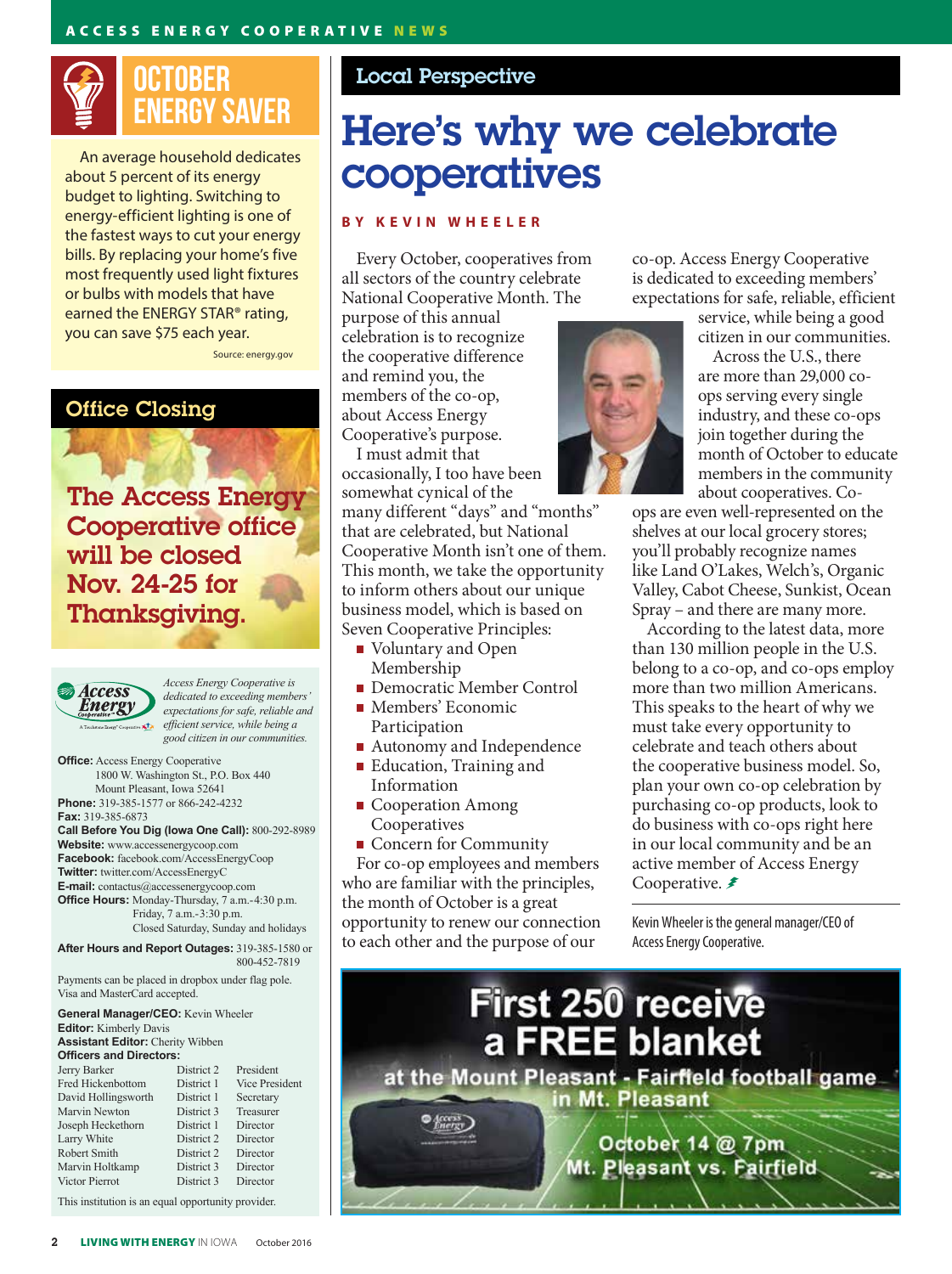# Do you know these people?

We're searching for these members whose dividend checks didn't reach them. If you know the whereabouts of any of

these people, please contact our accounting department at finance@accessenergycoop.com or call 866-242-4232.

Adair, Steve E Anderson, Patricia A/Robert L Arenz, James L Askew, Gary L/Sharon Bell, Franklin S/Nancy Benz, Randy/Becky Biggs, Bryan/Maria S Binns, John W/Linda K Bishop, Arleta J Estate Blankenship, Paul D Blow, Scott L Boatman, Michael/Brittain, Twilia Jo Bowen & Grote Farms Brodka, Randall Brown, Gary E Brown, Mathew W Brown, Terry A/Evelyn Burmeister, Kurt L Busse, Robert L/Margaret Butler, Bob W/Kathy Calhoun, Joe Coleman, Gary H Conrad, Randy/Kerry Contel Cellular Inc Coop, Russell R/Phyllis Crile, Keith A Crosby, Lynn Crouse, Bryan CSI LTD Danaher, Chris/Laura Davis, Brent/Darcie Delashmutt, Patrick J/Cynthia Dhaliwal, Mike Dillman, David E Dilmore, Terry A/Sharon M Eklund, Mark/Rhonda R Enright, Ernest/Margaret Evans, Everett E/Janet Everett, James C Farrier, Donnie Jr

Featherston, Susan Fluoro-Seal International LP Fohey Family Farms Inc Fox, Donald W Estate Franks, Nancy Garles, Gary/Geraldine Garretson Equipment Co Gibbons, John Giberson, Russell/Toni Gouveia, Rena V Greek, Leland/Candy Gregory, Winn H GTE Mobil Net GTE Telephone Operations Hallman, William Hawkins, William/Diana Hayward, Frank E/Janet Health Software Inc Helmick, Charles Hill, Robert L Hodson, Patrick L Hollander, Jim/Sally Hollander, Robert W/Rhonda Hopkins, Doris Howell, David W Hughes, Ron Hungerford, Mark/Anneta IES Utilities Iowa Beef Producers Irwin, Andrew Johnson, Diana Johnson, James/Deborah Jones, James D/Maureen D Kelly, Grant D Kelly, John/Linda M Knutson, Theodore M Estate Konhaus, John C/Sara Kreiss, Troy L/Michelle Krueger, Larry Kurrle, Wanda Y Lake, Charles/Paula

Lanferman, Margaret A Langford, Michael Lay, Roy Estate Lerud, David A Levin (Spano), Diana A Lewis, Thomas D/Deborah Lohman, Donna K Lopez, Jessie J Jr/Rebecca Lowell Church M & M Enterprises Marlin, William C/Sala Martin, Gerald A Masters, Jerry/Lucille McBride, Chester McConnell, Lawrence W McCurdy, David L/Judith McDonald, Michael/Daniels, **Jeffrey** McGaffick, Mathew Meyer, Karry D Miller, Rodney W/Tami Miller (Elliott), Vickie L Mills, Michael J Moeller, Ray/Kathy Moothart, Douglas D Estate Morrissey, Colleen R Moser, James E Moser, William/Sandra L Mount, Robert Murray, Raymond B/Diana Nelson, Delbert Newpath Communications Niggemeyer, Sharron K North, Susan Northwestern Bell Otto, Jan P/Kathy Parriott, Lyle Pendry, Larry/Catherine Perez, Ruben/Iraida S Phillips, John/Deborah Pohren, Jack L/Donna

Poss, Ronald/Tammy Praver, Barry Quinn, Sandy/Penrod, Anthony Ravey, Tom/Diane Remick, Judith Roberts, Larry J/Garcia, Barbara Rockin M Ranch Roland, Gary/Paula Rusk, Edward T Sanders, William H Savage, Darrell G/Swan, Penny Schafer, Sharon Schewe, Karen S Schillie, Lula Schmidt, Chris/Linda Shirley, William C Shull, Delores S Side Line Truck Shop Sinclair, Joseph S Smith, Fern Sp Grove Mobile Homes Stakland, Steven K Stanford, Tom Stensland, Kelvin Stortz, Willard R Underwood, Virginia F Upton, Steve Wagler, E Jean Wagner, Marcus G Walrod, Bob E Watkins, Wendell E Weber, Geraldine A Williams, Larry W/Maranna Wilson, Gerald A JR/Martha Wolfer, Mike Woodside, Robert/Winifred Woodsmall, Anna/Richard Craig Worsh, Jill H Wright, Max W/Catherine Wymer, Carol

### Editor's Choice Contest

# Win \$100 in products to winterize your home*!*

Energy-Saving<br>Gift Card

Here's a little incentive to finish the energy-saving outdoor projects you've been putting off: a \$100 *Living with Energy in Iowa* Energy-Saving Gift Card you can use to buy things such as caulking, weather stripping or even an airtight dryer vent from your favorite local hardware or building supply store. To enter this month's contest, go to the *Living with Energy in lowa* website at www.livingwithenergyiniowa.com and submit the entry form by Oct. 31, 2016. *≸*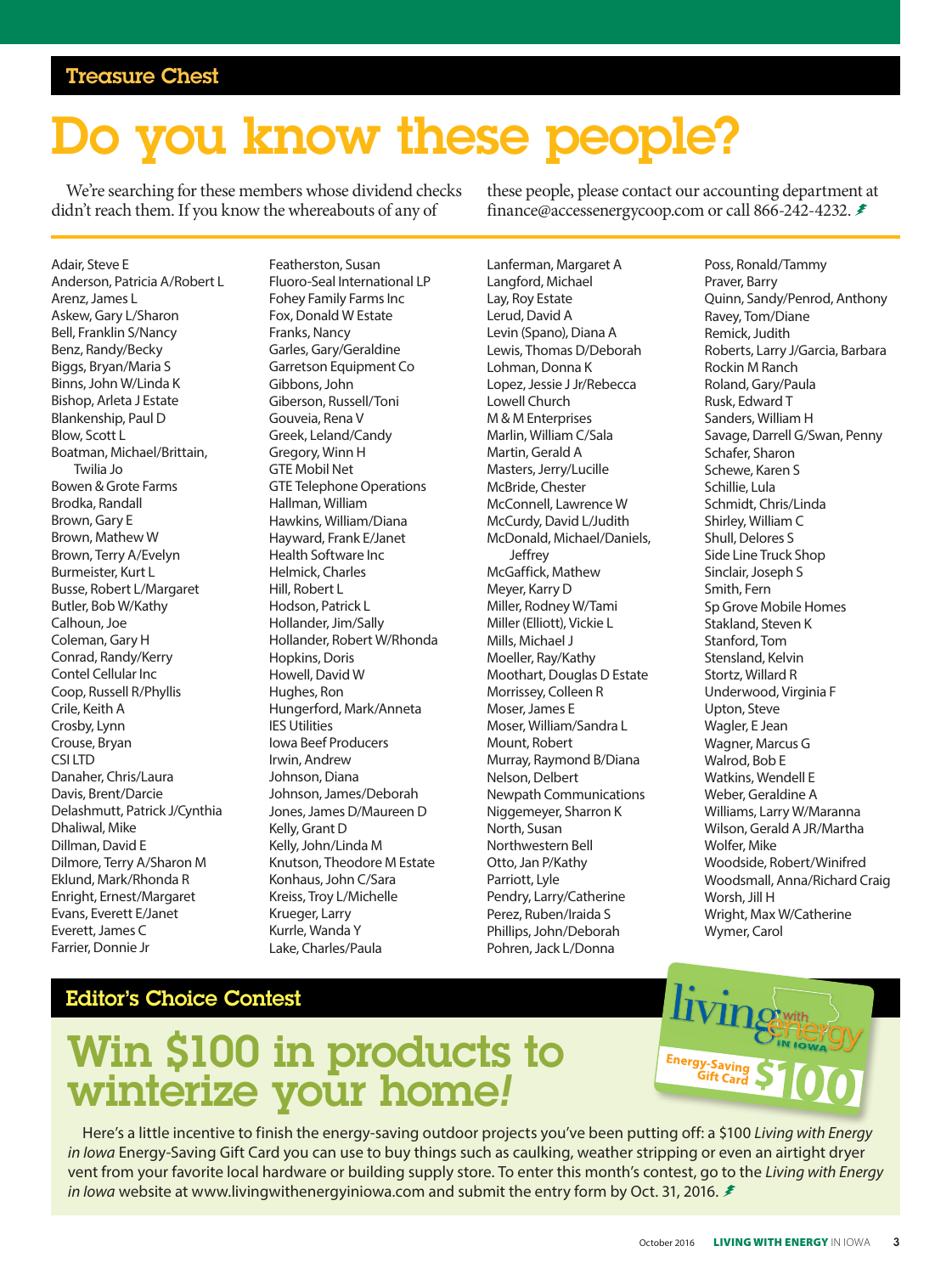### In the Community

### Help others by contributing to **RECare**

RECare is a program where members help other members in need. You may make a one-time contribution to the RECare program, or you may enclose an amount each month with your monthly electric bill.

Just one dollar a month will help others. The Iowa Community Action Program administers this effort, and recipients must meet their guidelines.

**RECare** E **Because You Care** Help others with just \$1 per month! **Authorization Form**  $I \Box$  I am sending a check to make a onetime contribution of \$\_\_\_\_\_\_\_\_\_\_\_\_\_\_\_\_\_\_\_\_\_\_\_\_\_\_\_.  $\mathcal{Y}^{\Box}$  I would like to make a monthly contribution of \$\_\_\_\_\_\_\_\_\_\_\_\_\_\_\_\_\_\_\_\_\_\_\_\_\_\_\_. (I understand this will be added to my bill every month until I notify you to stop.) Name\_\_\_\_\_\_\_\_\_\_\_\_\_\_\_\_\_\_\_\_\_\_\_\_\_\_\_\_\_\_\_\_\_\_\_ Address \_\_\_\_\_\_\_\_\_\_\_\_\_\_\_\_\_\_\_\_\_\_\_\_\_\_\_\_\_\_\_\_\_  $\mathcal{L}_\text{max}$  and  $\mathcal{L}_\text{max}$  and  $\mathcal{L}_\text{max}$  and  $\mathcal{L}_\text{max}$ City \_\_\_\_\_\_\_\_\_\_\_\_\_\_\_\_\_\_\_\_\_\_\_\_\_\_\_\_\_\_\_\_\_\_\_\_ ZIP Code \_\_\_\_\_\_\_\_\_\_\_\_\_\_\_\_\_\_\_\_\_\_\_\_\_\_\_\_\_\_\_\_ Phone #  $E$ -mail  $\overline{a}$ Account # (if known) \_\_\_\_\_\_\_\_\_\_\_\_\_\_\_\_\_\_\_\_\_\_\_ **Send this form to:** 

**Access Energy Cooperative Attn: RECare P.O. Box 440 Mt. Pleasant, IA 52641**

### Action Alert

# Be aware of scams*!*

Please be advised of potential scams regarding your utility bill. There are scammers making phone calls to area businesses posing as

Access Energy Cooperative. Police have responded to scams that involved people calling customers posing as Access Energy Cooperative customer service representatives, saying the customers are delinquent on their bill and their service will be disconnected if not paid immediately.

Access Energy Cooperative will *never* call you and ask you for personal information over the phone. We're happy to take your payment if you call us

### Saving Energy



SHERRILL'S ELECTRIC UTILITY SERVICE

to pay your bill, but we won't call you asking for payment.

Also, Access Energy Cooperative employees and contractors carry a proper ID issued by Access Energy

Cooperative. You should ask for proper identification that looks like the examples here. In addition, you can verify questions about service work, a bill payment

or an appointment at your home or business by calling Access Energy Cooperative's customer service line at 866-242-4232.

If you receive suspicious calls or there is a suspicious person in your neighborhood, contact the local police. And if you receive a suspicious phone call, please call our office to verify the reason for the call.  $\ddot{z}$ 

## Reverse the spin and save

Ceiling fans can cut your electric bills year-round, but before you run out and buy one for every room, it's important to know how fans can help you save energy. Fans cool people, not rooms, so if you install a ceiling fan and don't adjust your thermostat settings accordingly, you may be more comfortable – but you also could be increasing your monthly electric bills.

During winter, flip the small switch on the side of the ceiling fan housing to reverse the blade rotation to clockwise. Run the fan on low speed so it creates



a gentle upward breeze away from people in the room. This will push the warm air at the ceiling back down into the room, where it's needed. Because you'll feel warmer, you can set your furnace a few degrees lower to save energy (and a few dollars). **≢**